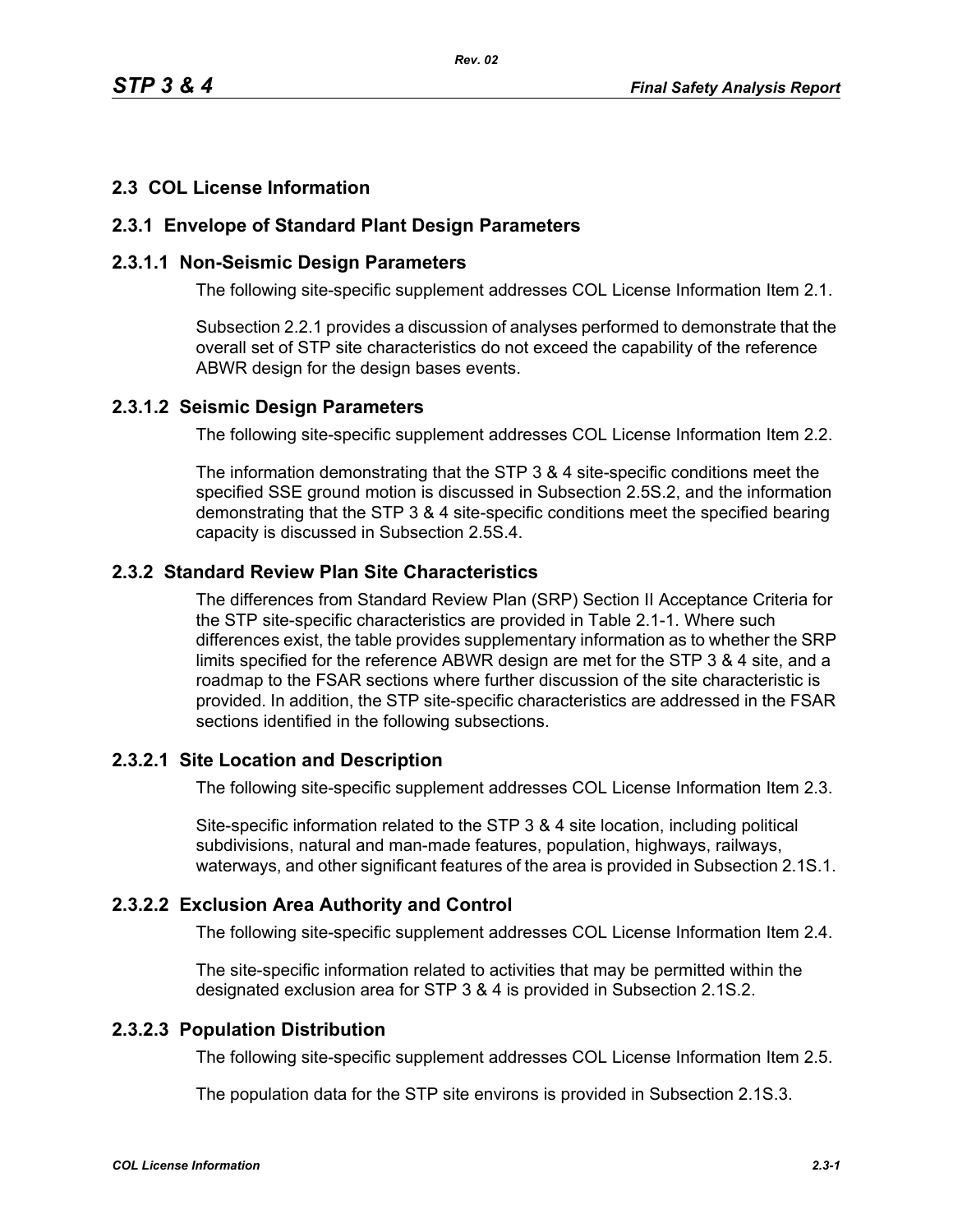## **2.3.2.4 Identification of Potential Hazards in Site Vicinity**

The following site-specific supplement addresses COL License Information Item 2.6.

Information with respect to industrial, military, and transportation facilities and routes to establish the presence and magnitude of potential external hazards at the STP site is provided in Subsections 2.2S.1 and 2.2S.2.

### **2.3.2.5 Evaluation of Potential Accidents**

The following site-specific supplement addresses COL License Information Item 2.7.

The potential accident situations in the vicinity of the STP site and the bases for which these potential accidents are accommodated in the design are provided in Subsection 2.2S.3.

### **2.3.2.6 External Impact Hazards**

The following site-specific supplemental information addresses COL License Information Item 2.8.

A review and evaluation of the effects on the protection criteria of external impact hazards at the STP site, such as general aviation or nearby explosions, is provided in Subsection 2.2S.3.

### **2.3.2.7 Local Meteorology**

The following site-specific supplement addresses COL License Information Item 2.9.

A description of the local meteorology for the STP site is provided in Subsection 2.3S.2.

#### **2.3.2.8 Onsite Meteorological Measurements Program**

The following site-specific supplement addresses COL License Information Item 2.10.

A description of the onsite meteorological measurements program for STP 3 & 4 is provided in Subsection 2.3S.3.

## **2.3.2.9 Short-Term Dispersion Estimates for Accidental Atmospheric Releases**

The following site-specific supplement addresses COL License Information Item 2.11.

The STP 3 & 4 site-specific short-term dispersion estimates are provided in Subsection 2.3S.4. This information is used to ensure that the envelope values provided in Tables 15.6-3, 15.6-7, 15.6-13, 15.6-14 and 15.6-18 of relative concentrations are not exceeded for the STP site.

## **2.3.2.10 Long-Term Diffusion Estimates**

The following site-specific supplement addresses COL License Information Item 2.12.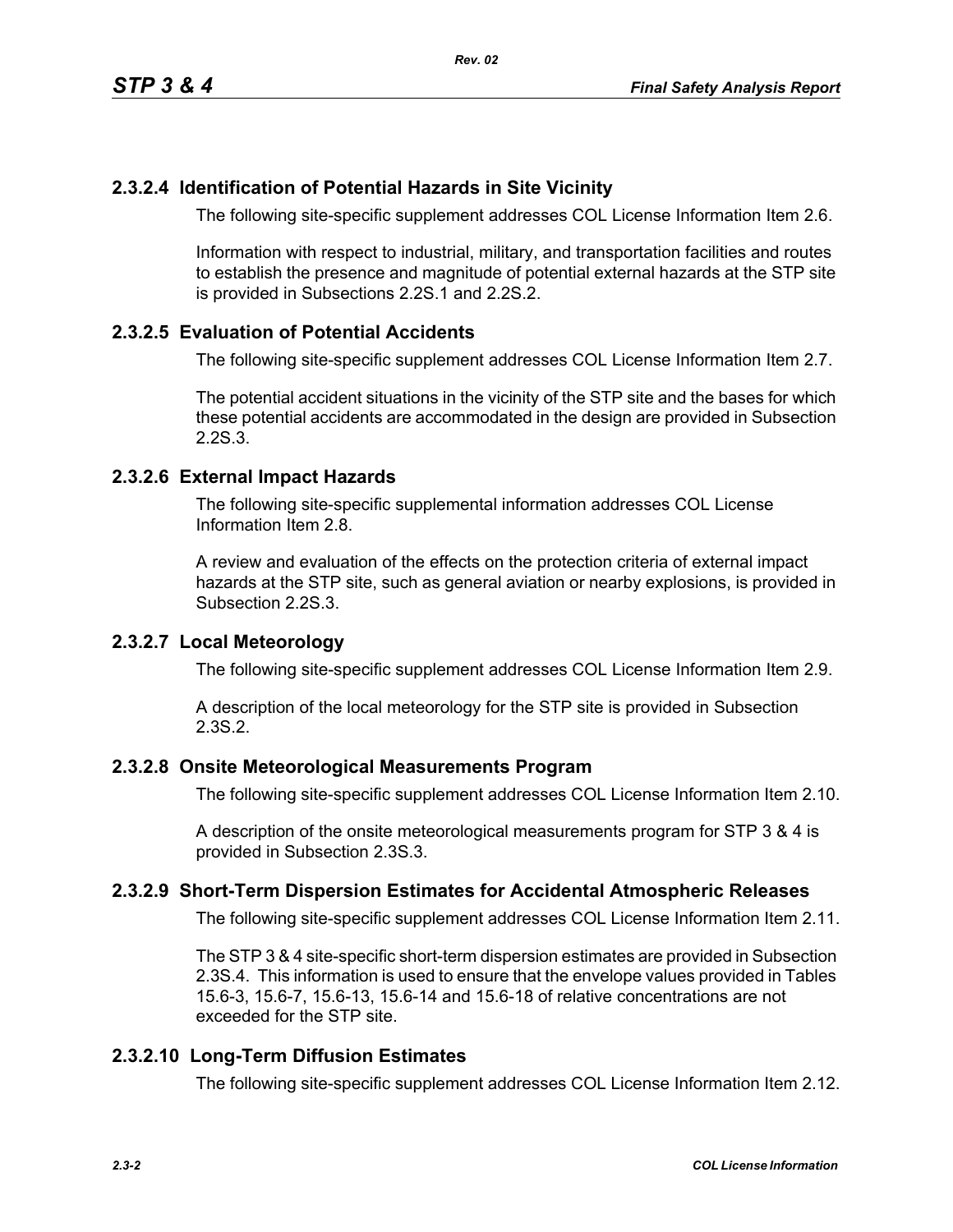The annual average atmospheric dispersion values for reactive releases are provided in Subsection 2.3S.5.

# **2.3.2.11 Hydrologic Description**

The following site-specific supplement addresses COL License Information Item 2.13.

A detailed description of all major hydrologic features on or in the vicinity of the STP site is provided in Subsection 2.4S.1. A specific description of the site and all safetyrelated elevations, structures, exterior accesses, equipment, and systems from the standpoint of hydrology considerations is also provided in Subsection 2.4S.1.

### **2.3.2.12 Floods**

The following site-specific supplement addresses COL License Information Item 2.14.

Site-specific information related to historical flooding and potential flooding at the STP site, including flood history, flood design considerations, and effects of local intense precipitation, is provided in Subsection 2.4S.2.

### **2.3.2.13 Probable Maximum Flood on Streams and Rivers**

The following site-specific supplement addresses COL License Information Item 2.15.

Site-specific information related to design-basis flooding at the STP site and the extent of flood protection required for the STP 3 & 4 safety-related structures, systems, and components (SSCs) is provided in Section 2.4S.3.

## **2.3.2.14 Ice Effects**

The following site-specific supplement addresses COL License Information Item 2.16.

The evaluation demonstrating that safety-related facilities and the water supply for STP 3 & 4 are not affected by ice flooding or blockage is provided in Subsection 2.4S.7.

#### **2.3.2.15 Cooling Water Channels and Reservoirs**

The following site-specific supplement addresses COL License Information Item 2.17.

The basis for the hydraulic design of the main cooling reservoir (MCR) and channels used to transport and impound the cooling water supply for STP 3 & 4 is provided in Subsection 2.4S.8.

## **2.3.2.16 Channel Diversions**

The following site-specific supplement addresses COL License Information Item 2.18.

Site-specific information related to channel diversion for the STP site is provided in Subsection 2.4S.9.

## **2.3.2.17 Flooding Protection Requirements**

The following site-specific supplement addresses COL License Information Item 2.19.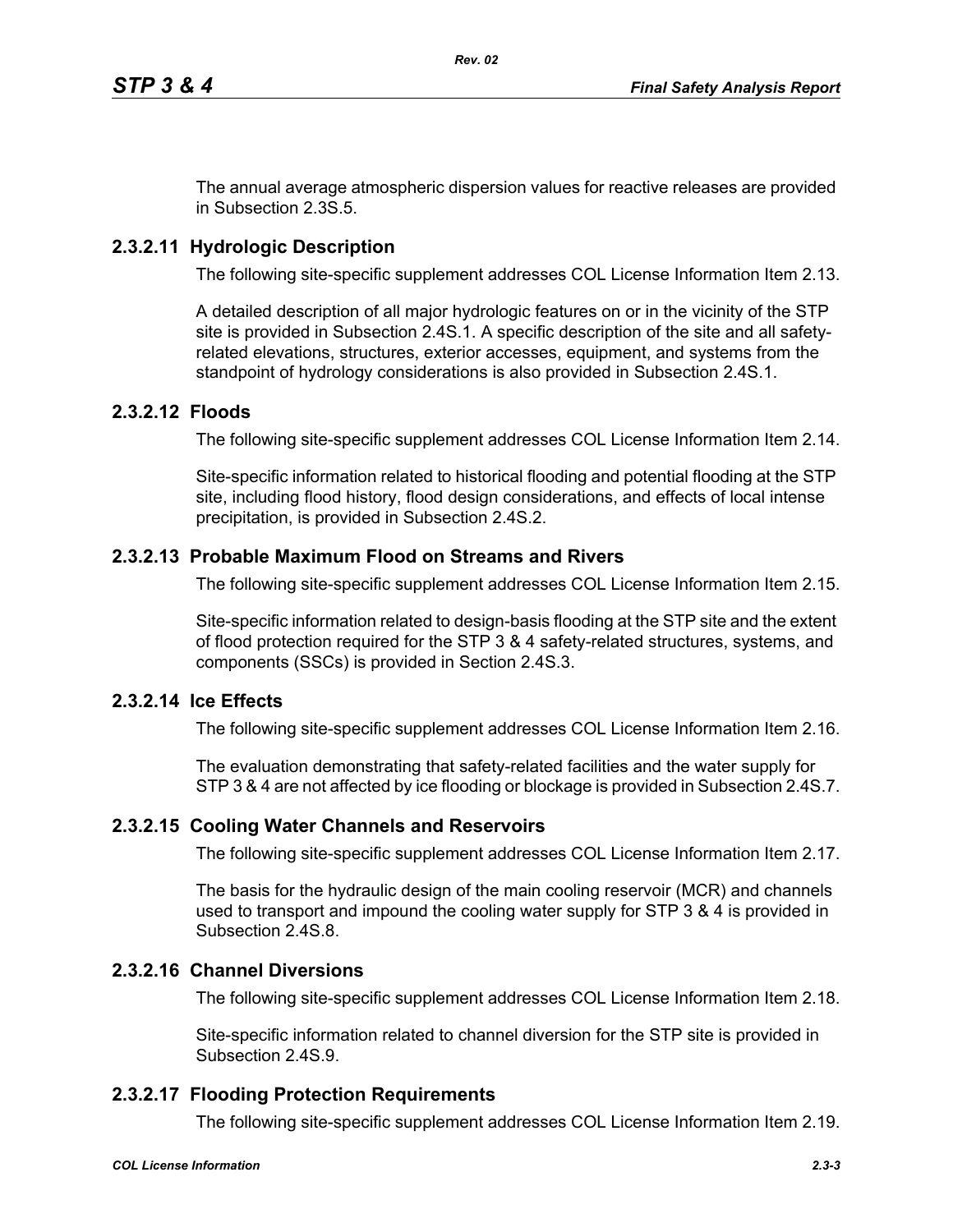Information related to the flooding protection requirements for the STP site is provided in Subsection 2.4S.10.

# **2.3.2.18 Cooling Water Supply**

The following site-specific supplement addresses COL License Information Item 2.20.

The natural events that may reduce or limit the available cooling water supply and the measures taken to ensure that an adequate water supply exists to operate and shut down STP 3 & 4 are identified in Subsection 2.4S.11.

# **2.3.2.19 Accidental Release of Liquid Effluents in Ground and Surface Waters**

The following site-specific supplement addresses COL License Information Item 2.21.

The ability of the surface water environment at the STP site to disperse, dilute, or concentrate accidental releases is discussed in Subsection 2.4S.13. The effects of these releases on existing and known future uses of surface water resources are discussed in Subsections 2.4S.12 and 2.4S.13.

# **2.3.2.20 Technical Specifications and Emergency Operation Requirement**

The following site-specific supplement addresses COL License Information Item 2.22.

Flood protection measures for the STP 3 & 4 safety-related facilities, and provisions used to ensure that an adequate water supply is available to shut down and cool the reactor, are described in Subsection 2.4S.14. The need for technical specifications and/or emergency procedures to ensure these measures is also discussed in Subsection 2.4S.14.

## **2.3.2.21 Basic Geological and Seismic Information**

The following site-specific supplement addresses COL License Information Item 2.23.

Site-specific information related to regional and site physiography, geomorphology, stratigraphy, lithology, and tectonics for the STP site is provided in Subsection 2.5S.1.

## **2.3.2.22 Vibratory Ground Motion**

The following site-specific supplement addresses COL License Information Item 2.24.

The STP 3 & 4 site-specific geological, seismological, and geotechnical data, including a comparison of the site-specific SSE (ground motion response spectra) to the design ground spectra (certified seismic design response spectra) in Subsection 2.3.1.2, are discussed in Subsection 2.5S.2.

## **2.3.2.23 Surface Faulting**

The following site-specific supplement addresses COL License Information Item 2.25.

The site-specific geological data used to evaluate surface faulting at STP 3 & 4 is provided in Subsection 2.5S.3.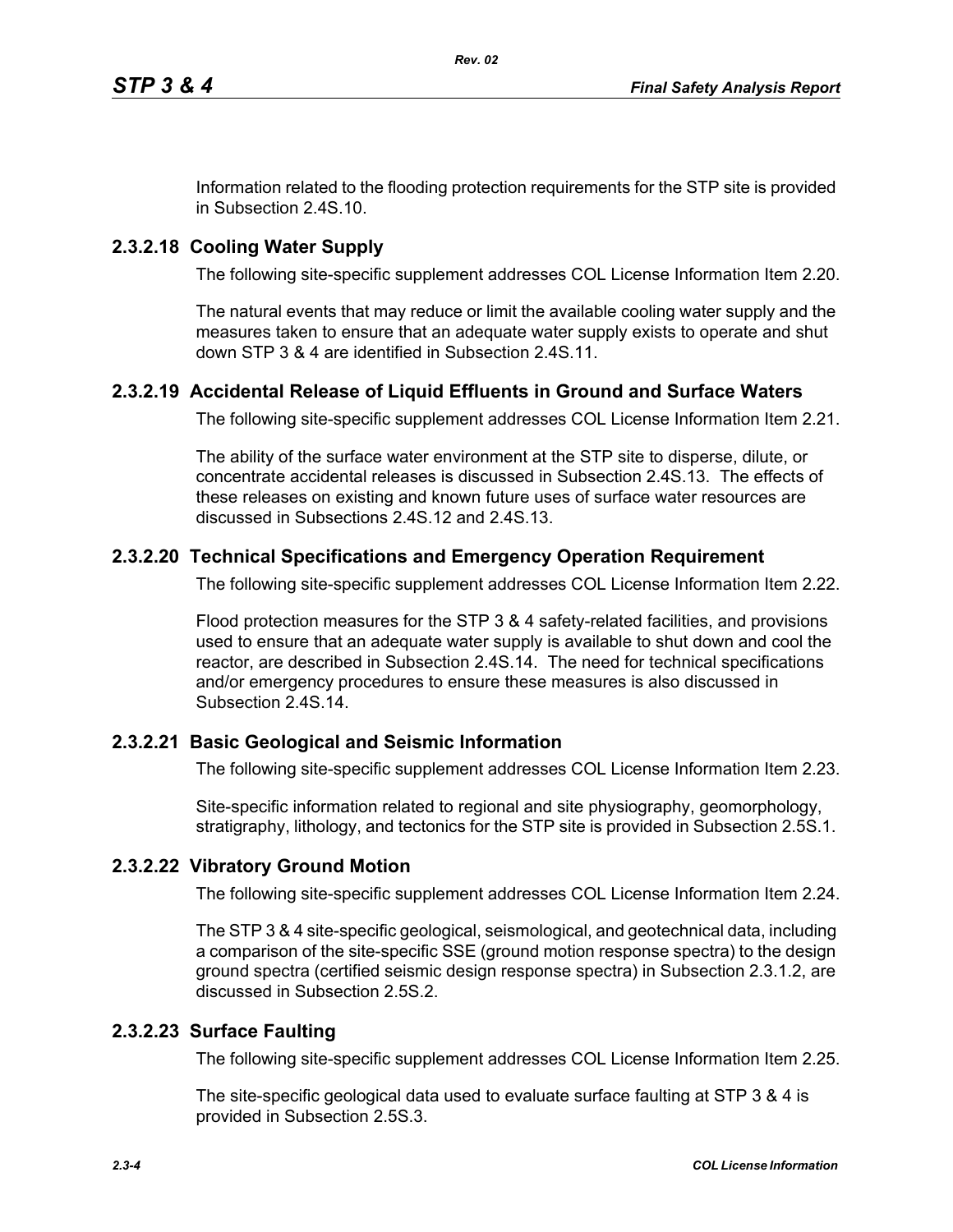## **2.3.2.24 Stability of Subsurface Material and Foundation**

The following site-specific supplement addresses COL License Information Item 2.26.

Information concerning the properties and stability of site-specific soils and rocks under both static and dynamic conditions including the vibratory ground motions associated with the STP site-specific SSE is provided in Subsections 2.5S.2 and 2.5S.4.

## **2.3.2.25 Site and Facilities**

The following site-specific supplement addresses COL License Information Item 2.27.

The detailed description of the STP site conditions and geologic features is provided in Subsection 2.5S.1. This description includes site topographical features and the location of various Seismic Category I structures and appurtenances (pipelines, channels, etc.) with respect to the source of normal and emergency cooling water.

## **2.3.2.26 Field Investigations**

The following site-specific supplement addresses COL License Information Item 2.28.

A discussion of field investigations conducted at the STP site is provided in Subsection 2.5S.4, including the type, quantity, extent, and purpose of the field explorations. Subsection 2.5S.4 and associated appendices include logs of the borings and test pits and results of geophysical surveys, presented in tables and profiles. Records of field permeability tests and other special field tests are also provided.

## **2.3.2.27 Laboratory Investigations**

The following site-specific supplement addresses COL License Information Item 2.29.

The number and type of laboratory tests conducted to assess the STP site and the location of samples taken as part of the field investigations are provided in tabular form in Subsection 2.5S.4. The results of laboratory tests on disturbed and undisturbed soil samples obtained from field investigations are also provided in Subsection 2.5S.4.

# **2.3.2.28 Subsurface Conditions**

The following site-specific supplement addresses COL License Information Item 2.30.

Details on subsurface conditions at the STP site are provided in Subsections 2.4S.12, 2.5S.1, 2.5S.2, and 2.5S.4. The subsurface conditions were investigated and the details are provided on the engineering classifications and descriptions of the soils supporting the foundations for STP 3 & 4. The information discussed includes the history of soil deposition and erosion, past and present groundwater levels, other preloading influences, and any soil characteristics that may present a hazard to plant safety. Profiles through the Seismic Category I structures are provided that show generalized subsurface features beneath these structures.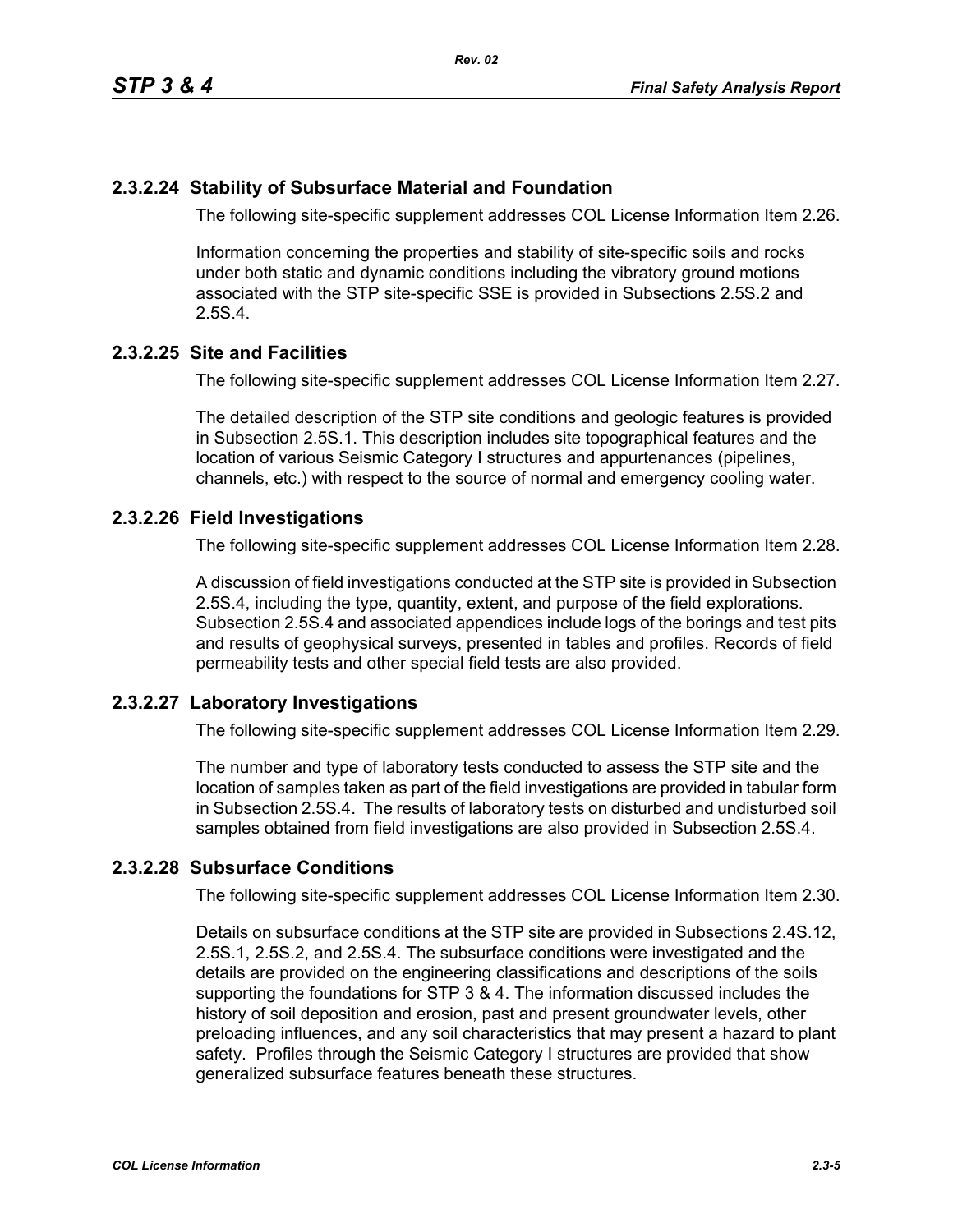П

# **2.3.2.29 Excavation and Backfilling for Foundation Construction**

The following site-specific supplement addresses COL License Information Item 2.31.

A description of the excavation and backfilling required for construction of the STP 3 & 4 foundations is provided in Subsection 2.5S.4. The site-specific soil properties below the base of the foundations are described. This description includes the configuration, along with detailed longitudinal sections and cross-sections of other safety-related STP 3 & 4 structures, including the ultimate heat sinks (UHS) and Seismic Category I buried pipes and electrical ducts. Data concerning the extent (horizontally and vertically) of all Seismic Category I excavations, fills, and slopes are provided. The locations, elevations, and grades for excavated slopes are described and shown on plot plans and typical cross-sections. A discussion of excavating and dewatering methods, excavation depths below grade, field inspection and testing of excavations, protection of foundation excavations from deterioration during construction, and the foundation dental fill work is provided in Subsections 2.4S.12 and 2.5S.4. The sources, quantities, and static and dynamic engineering properties of borrowed materials are described.

# **2.3.2.30 Effect of Groundwater**

The following site-specific supplement addresses COL License Information Item 2.32.

An analysis of the groundwater conditions at the STP site is provided in Subsections 2.4S.12 and 2.5S.4, including the effects of groundwater on site geotechnical properties such as total and effective unit weights, cohesion and angle of internal friction, and dynamic soil properties.

## **2.3.2.31 Liquefaction Potential**

The following site-specific supplement addresses COL License Information Item 2.33.

The liquefaction potential for the STP site under and around all Seismic Category I structures, including Category I buried pipelines and electrical ducts, is addressed in Subsection 2.5S.4. Justification for the selection of the soil properties used in the liquefaction potential evaluation (e.g., laboratory tests, field tests, and published data), the magnitude and duration of the earthquake, and the number of cycles of earthquakes is also provided in Subsection 2.5S.4.

# **2.3.2.32 Response of Soil and Rock to Dynamic Loading**

The following site-specific supplement addresses COL License Information Item 2.34.

The dynamic soil properties for the STP site, in terms of shear modulus and material damping as a function of shear strain, are discussed in Subsection 2.5S.4. These strain-dependent properties are used in the determination of the ground motion response spectra (site-specific SSE). Due to the depth to rock at the STP site, only soil properties are investigated for STP 3 & 4.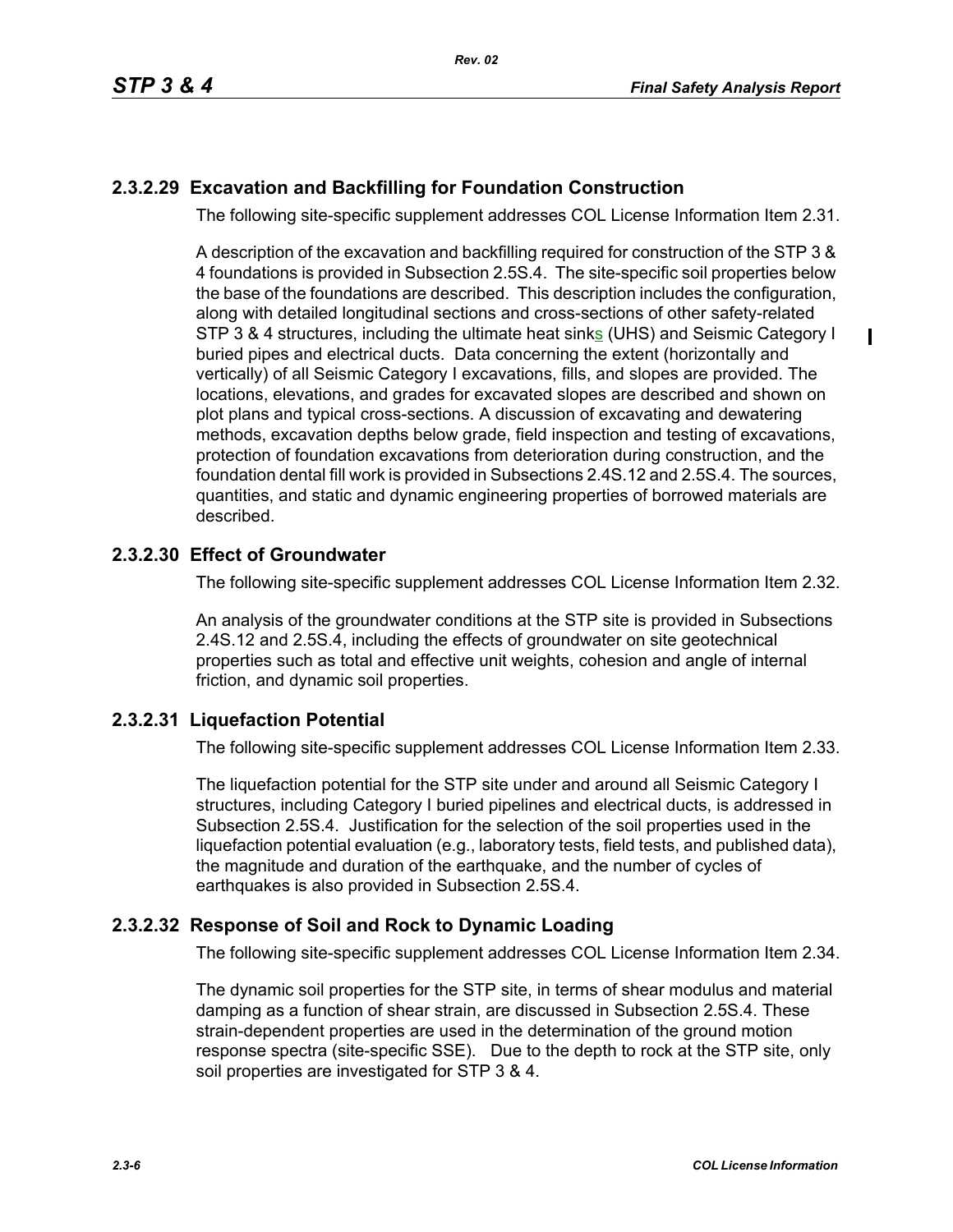# **2.3.2.33 Minimum Soil Bearing Capacity**

The following site-specific supplement addresses COL License Information Item 2.35.

Minimum static bearing capacity at the foundation level of the Reactor and Control Buildings is discussed in Subsection 2.5S.4. Bearing capacity of the foundation material for the other STP 3 & 4 safety-related facilities is also discussed in Subsection 2.5S.4.

### **2.3.2.34 Earth Pressures**

The following site-specific supplement addresses COL License Information Item 2.36.

The site-specific evaluation of static and dynamic lateral earth pressures and hydrostatic groundwater pressures acting on the STP 3 & 4 safety-related facilities is provided in Subsection 2.5S.4.

### **2.3.2.35 Soil Properties for Seismic Analysis of Buried Pipes**

The following site-specific supplement addresses COL License Information Item 2.37.

The soil properties used for the seismic analysis of Seismic Category I buried pipes and electrical conduits for STP 3 & 4 are provided in Subsection 2.5S.4.

### **2.3.2.36 Static and Dynamic Stability of Facilities**

The following site-specific supplement addresses COL License Information Item 2.38.

A description of the static and dynamic stability of the STP 3 & 4 facilities is provided in Subsection 2.5S.4. This information includes a discussion of the site-specific stability evaluation performed for the safety-related facilities including foundation rebound, settlement, differential settlement, and bearing capacity. The assumptions made in the stability analyses will be confirmed by as-built data, and the FSAR will be updated in accordance with 10 CFR 50.71(e) to provide confirmation that the as-built data are bounded by the assumptions. (COM 2.3-1)

#### **2.3.2.37 Subsurface Instrumentation**

The following site-specific supplement addresses COL License Information Item 2.39.

Instrumentation used for surveillance of the performance of the foundations for STP 3 & 4 safety-related structures is described in Subsection 2.5S.4. Monitoring program specifications, developed during the detailed stage of the project, addresses issues such as the installation of a sufficient quantity of instruments in the excavation zone, monitoring and recording frequency, and evaluation of the magnitude of subgrade rebound and structure settlement during excavation, dewatering, and subsequent foundation construction.

#### **2.3.2.38 Stability of Slopes**

The following site-specific supplement addresses COL License Information Item 2.40.